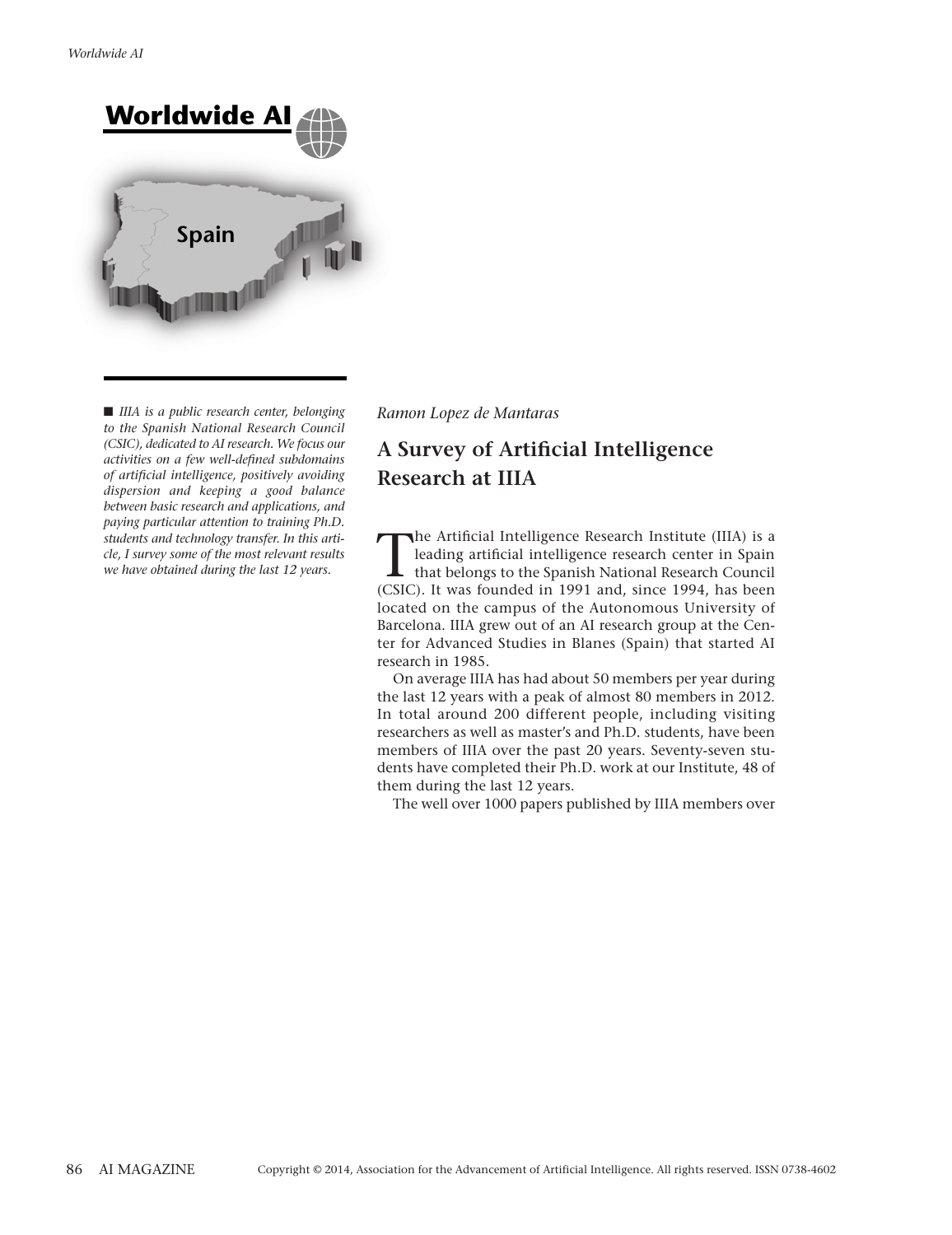

*Figure 1. The IIIA People in the Institute's Courtyard.*

the last 12 years account for a significant share of the total Spanish publications in the main AI journals and conferences during this period, and many of them are highly cited. IIIA researchers have received 32 awards during these 12 years, including 9 best paper awards at international conferences, 6 outstanding Ph.D. thesis awards, the 2012 European Society for Fuzzy Logic and Technology (EUSFLAT) Best Dissertation Award, the 2011 IFAAMAS Victor Lesser Distinguished Dissertation Award, and the 2011 Association for the Advancement of Artificial Intelligence (AAAI) Robert S. Engelmore Award.

Intensive collaborations take place with academic institutions from numerous countries and particularly from France, UK, Italy, Australia, USA, Germany, Argentina, Czech Republic, Japan, Israel, Brazil, and Austria. As a result of these collaborations, about 50 percent of our publications have international coauthorship.

On average, about 40 percent of the institute's total budget (which is approximately 3 million euros per year, including salaries) comes from competitive external research grants as well as contracts with private companies. A total of 57 grants have been obtained during the last 12 years, including 15 European Community grants, 38 grants from the Spanish government, and 4 grants from the Catalan government. Besides, we have signed 14 contracts with private companies. We have also received additional funding as a Consolidated Group from the Catalan government. Overall, more than 14 million euros have been raised during the last 12 years.

Our research has been and is always guided by concrete and challenging applications in fields such as health, e-commerce, automated negotiation, conflict mediation and resolution, music, tourism, logistics, supply-chain management, transport, energy, data privacy, and social networks, among others. Several of our systems, tools, and applications have been distributed outside the institute and in some cases have been commercialized. Among the many AI applications developed during the last 12 years the most recent ones are prediction of energy demand in intelligent buildings; early detection of potential failures in windmill turbines for electrical power generation; improving the customer shopping experience in supermarkets; managing safe personalized tourism for disabled persons; AI tools for social networks– based music education; online digital games that are worth playing by older people for active and positive aging; social networking using autonomic software agents to enrich, encourage, and enliven online cultural experiences in virtual visits to museums; recruitment intelligent matching system to improve online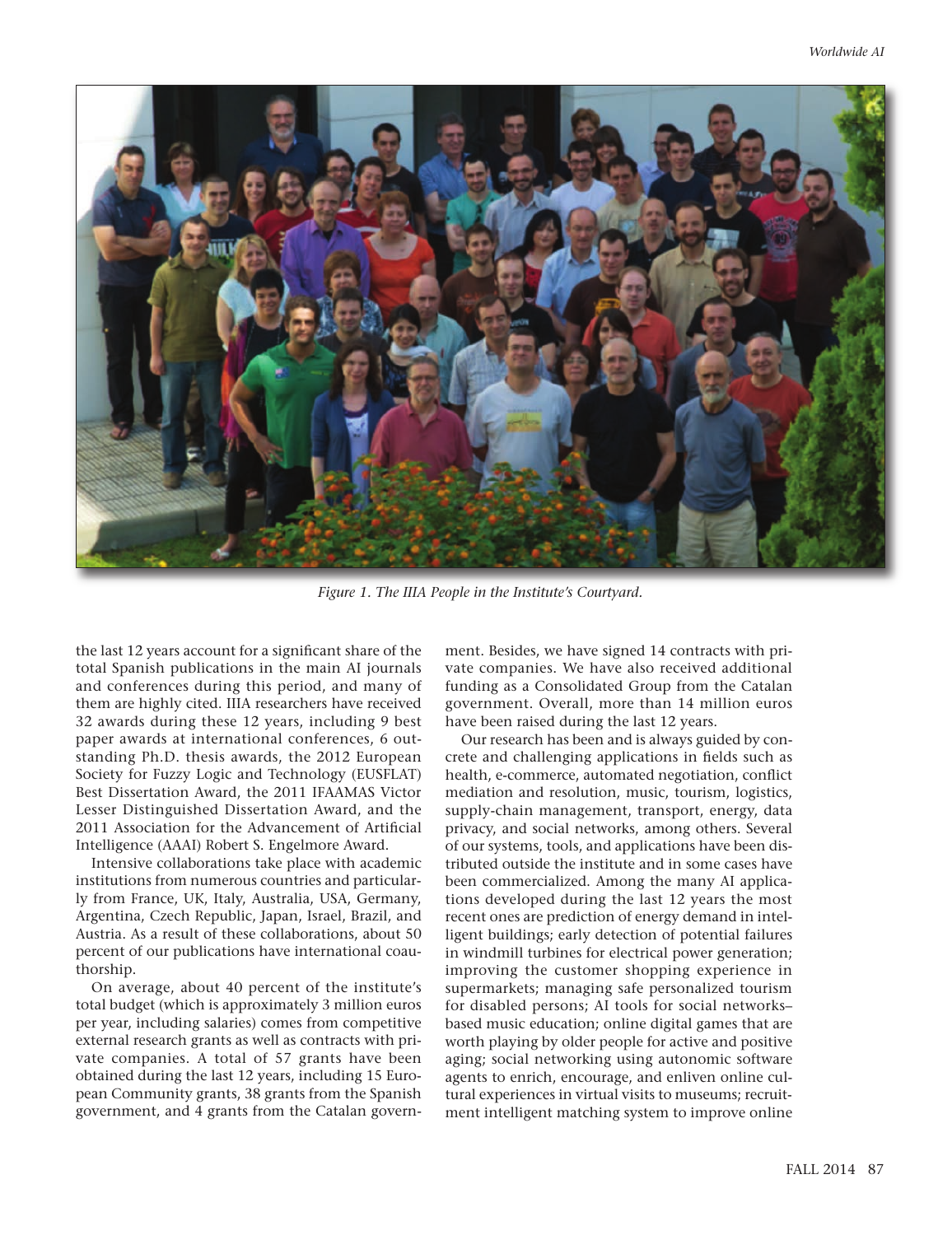

*Figure 2. The IIIA Building in the Autonomous University of Barcelona Campus.*

job searching; and automatic generation of audiovisual narrative such as summaries of soccer matches or other types of TV broadcast events and news.

Our focus is on a few well-defined subdomains of artificial intelligence, avoiding dispersion and keeping a good balance between basic research and applications, and paying particular attention to training Ph.D. students and technology transfer.

The existence of the Technological Development Unit (UDT) provides technological support to our research activities and improves our technology transfer capabilities by channeling contacts with industry. In particular, we keep strong ties with our three spin-off companies:  $iSOCO<sup>1</sup>$  Strands,<sup>2</sup> and CogniCor.<sup>3</sup> Our first spin-off, iSOCO, was set up in 1999 and is dedicated to the design of intelligent software components for Internet-related applications. Today, iSOCO is a leading company within its sector in Spain and has received several awards including the 2012 Excellence Award in Technology from the magazine *Dirigentes*. Strands was started in 2004 and is dedicated to recommendation systems particularly in the finances sector and now has labs in Corvallis (Oregon), San Francisco, Madrid, and Barcelona. CogniCor was founded in 2011 based on the results of a large (more than 5 million euros) project called Agreement Technologies. This company develops software products for the automatic resolution of customers' complaints using machine learning and case-based reasoning techniques. CogniCor has received several awards, including the prestigious 2012 European Union Tech All Stars Competition.

This article summarizes some contributions and main results of the Artificial Intelligence Research Institute over the last 12 years. For a survey of the contributions from 1996 to 2001, the reader should refer to the *Contributions to Science* article by Lopez de Mantaras (2001). For a full list of publications and further information regarding our projects and other research activities, please refer to our institute's website.4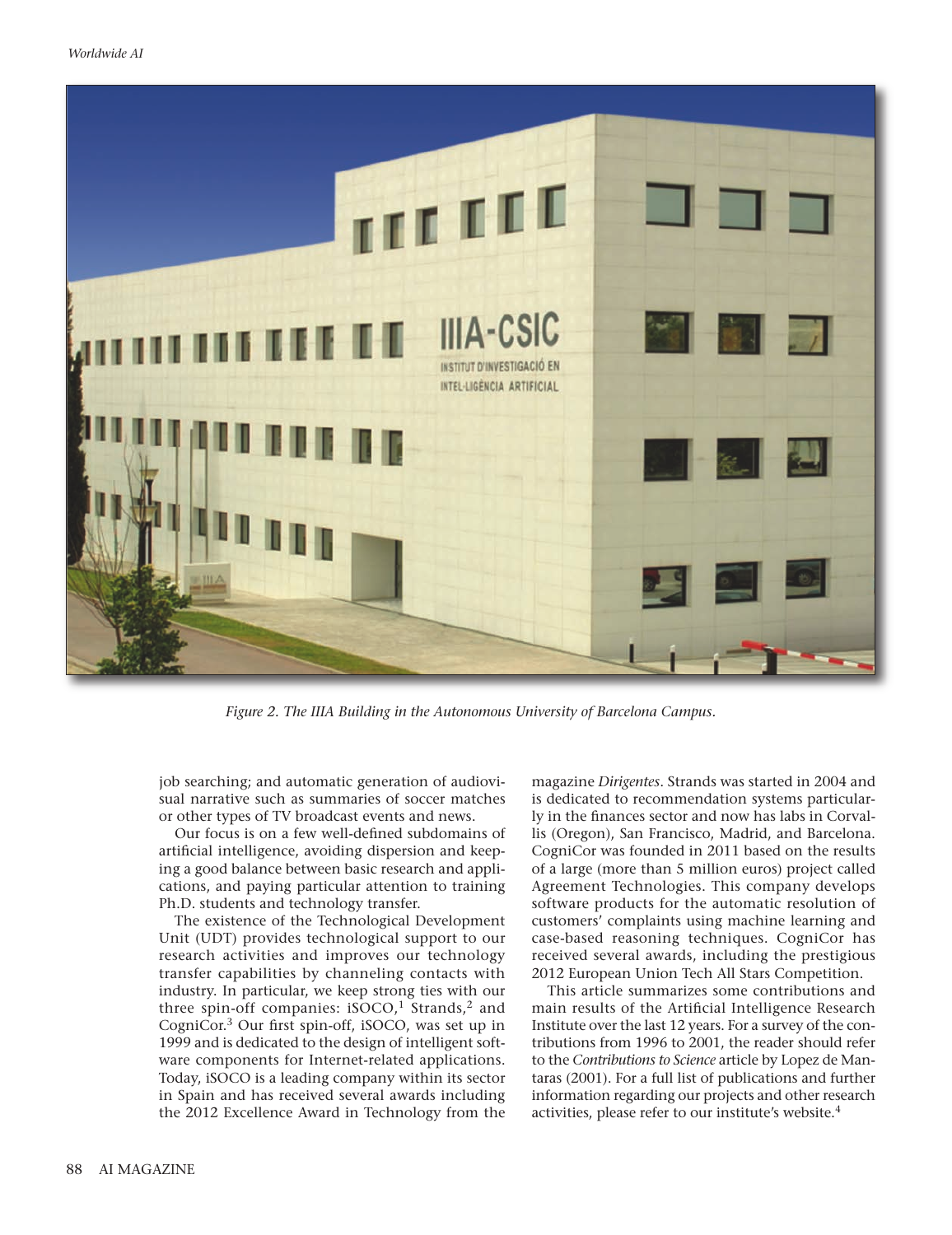

*Figure 3. Scene of a Virtual Auction House Electronic Institution.*

## Research Activities

Research activities are structured around three departments: Learning Systems, Multiagent Systems (MAS), and Logic, Reasoning, and Search. In what follows I describe some of the most relevant results we have obtained during the last 12 years. Most of the research has been and is being done in strong collaboration among the three departments. For this reason in what follows I describe our activities and results organized thematically instead of by department.

#### Negotiation Algorithms

Negotiation algorithms are fundamental for distributed computing. In particular, in areas like agentbased systems, service-oriented computing, cloud computing, or the grid. The IIIA scientists have proposed and tested several automatic negotiation algorithms and methods that have been highly influential (Faratin, Sierra, and Jennings 2004; Ramchurn et al. 2007). These algorithms are based on a mixture of utility and information theories and incorporate heuristics that allow for efficient search processes in large solution spaces (De Jonge and Sierra 2012).

#### Electronic Institutions

An electronic institution (EI) is a computational framework that regulates the behavior of autonomous entities (humans or software) in open systems, as conventional institutions do. They shift the traditional focus of autonomous and multiagent systems research to the organizational and environmental aspects of collective action (d'Inverno et al. 2012). Electronic institutions originated at IIIA. Refinements, tools, and applications have been developed there and elsewhere and have become mainstream in the field giving rise to abundant theoretical and technological developments. Applications range from hotel information systems to virtual markets, water-management policy testing, and archaeological simulation. Research related to this topic was honored with different awards including the most cited paper (between 2005 and 2010) of the journal *Engineering Applications of Artificial Intelligence* (Arcos et al. 2005).

#### Norms in Multiagent Systems

Norms, as declarations of permissions, prohibitions, and obligations, may be used to achieve intended behavior of autonomous agents, with the advantage of using logic to reason about compliance and enforcement of conventions in multiagent systems, both at design and at run time. IIIA has contributed formalisms and tools for norm synthesis (Morales et al. 2013), norm and convention emergence (Garcia-Camino et al. 2009), and norm-based programming (Villatoro, Sabater-Mir, and Sen 2011).

### Computational Models of Trust and Reputation

Computational trust and reputation models have been recognized as one of the hot topics in the area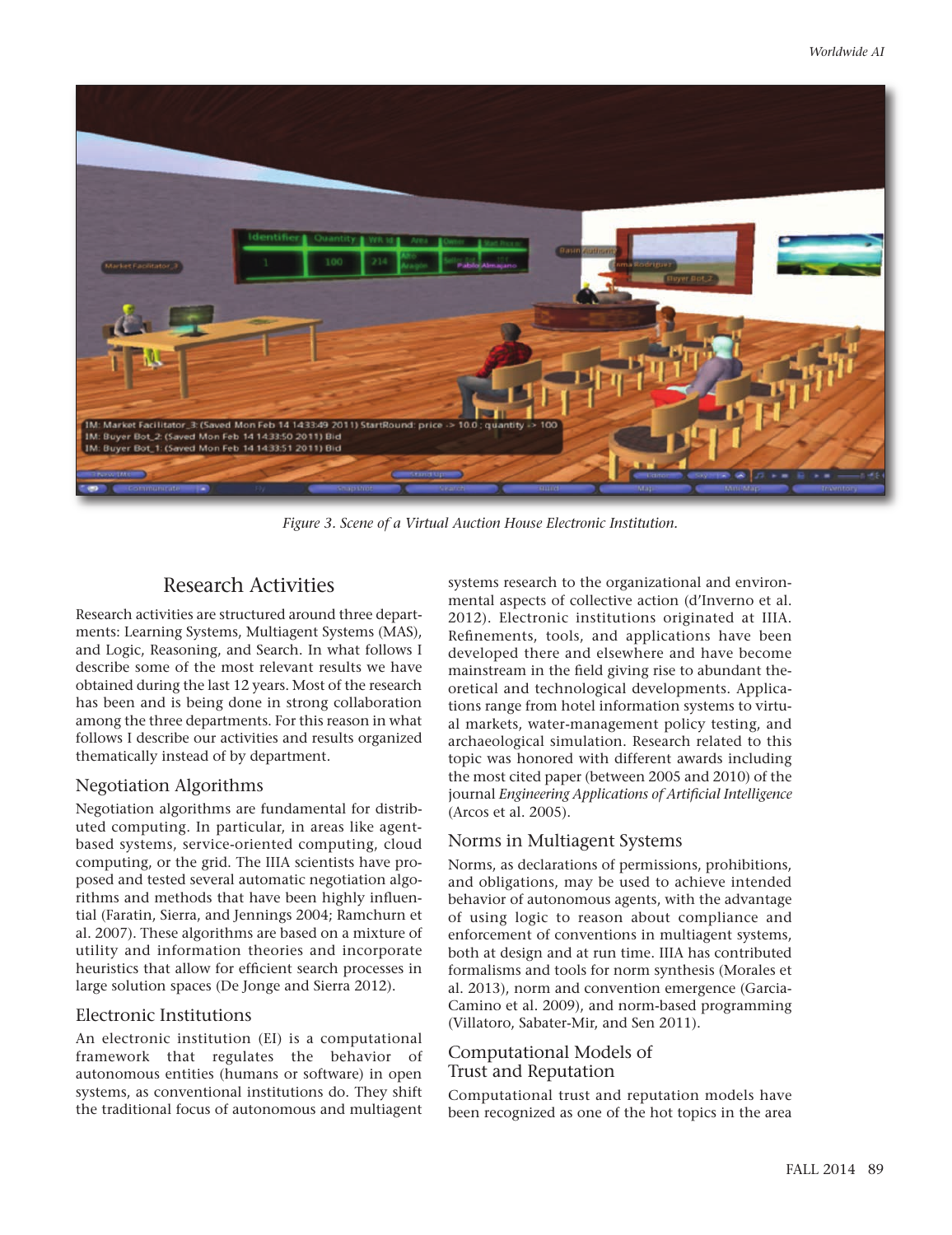of multiagent systems. These social artifacts are necessary to maintain the social order in virtual communities as they have been used in real communities. Till now, however, the cognitive approach to these models has been somehow marginal even though it has been demonstrated to be the appropriate approach in socially complex environments where humans and artificial agents interact. Following the steps of cognitive scientists like Cristiano Castelfranchi and Rosaria Conte, IIIA has developed a state-of-the-art computational trust and reputation cognitive model that nowadays is a reference in the area (Sabater-Mir, Paolucci, and Conte 2006). Another area in which IIIA has been active is in the development of methods to evaluate trust and reputation models, first founding the Agent Reputation and Trust (ART) test-bed initiative (Fullam et al. 2005) and then with the development of the alpha test bed (Jelenc et al. 2013).

#### Optimization in Multiagent Systems

Optimization in multiagent systems has recently generated much attention because of its potential application to a wide number of domains such as ecommerce, disaster management, and information acquisition through embedded devices. The challenges posed by this type of optimization mainly take the form of very hard optimization problems that are substantially different from problems traditionally dealt with in other areas (for example, industrial processes or scheduling applications). First, we were able to provide the most general optimization model to support the automated formation of auctionbased supply chains (Cerquides et al 2007; Parsons, Rodriguez-Aguilar, and Klein 2011) and to handle failures in markets (Ramchurn et al. 2009). Second, we have been the first to characterize how to provide quality guarantees for the max-sum algorithm (Vinyals et al. 2010), the state-of-the-art algorithm for distributed constraint optimization and one of the most popular algorithms in machine learning because of its wide applicability (for example, computer vision, error decoding). Both results have been achieved in collaboration with Ulle Endriss and Alessandro Farinelli. At present we are also actively investigating the application of our novel techniques to the coordination of unmanned air vehicles (UAVs) in dynamic environments (Pujol-Gonzalez et al. 2013) in collaboration with Milind Tambe.

### Conceptual Systems in Computational Environments

Humans and computers interact more and more through environments that are highly distributed, dynamic, heterogeneous, and open. Managing and sharing conceptual systems under these conditions requires sound mathematical models as well as novel computational techniques that span from standard approaches to distributed knowledge representation to computational creativity techniques (Colton, Lopez de Mantaras, and Stock 2009) for concept invention. At IIIA we have studied the mathematical foundations of ontology-based semantic alignment and integration in distributed environments (Schorlemmer and Kalfoglou 2008); we have proposed a formal framework for reasoning about properties of knowledge transformations as they occur in decentralized interactions between large and complex computational artifacts (Schorlemmer and Robertson 2011); and we have developed semantic-alignment techniques that tackle the problem of semantic heterogeneity in the context of agent communication and interaction (Atencia and Schorlemmer 2012).

#### Autonomous Robots and Developmental Robotics

The real-time coordination of the behaviors of a team of robots in complex environments (uncertain, dynamic, adversarial) is a very challenging problem. We have been able to successfully deal with this problem by means of a case-based reasoning approach and we have tested it in robot soccer. We were able to achieve coordinated passing behaviors between teammates (Ros et al. 2009). This achievement required the invention of new case retrieval and case adaptation algorithms that are useful in other domains such as in the design of more sophisticated computer games. This result was obtained in close collaboration with Manuela Veloso. We have also contributed to the very challenging problem of autonomous robot localization based on visual detection of objects in the robot's natural environment by means of signatures of places constructed from constellations of visual features detected in panoramic images (Ramisa et al. 2009). More recently, we have started a new research line in developmental robotics in collaboration with Yiannis Demiris. We have obtained some initial results in sensorimotor anticipation based on optical flow information (Ribes et al. 2012).

### Multiagent Learning from Communication and Argumentation

While machine learning often focuses on learning from data, we proposed a framework where several learners can, in a critic-based nonnaïve way, learn from communication among them as well as individual data. Communication is modeled as an argumentative process, so the systems do not "learn as told" but can criticize the information received, ask for elaborations, and even teach the opponent when wrong. Integrating autonomous learning with learning from communication allows a more general scheme for acquiring knowledge and information between humans and machines as well as among several autonomous systems. We are among the first to integrate machine learning and computational mod-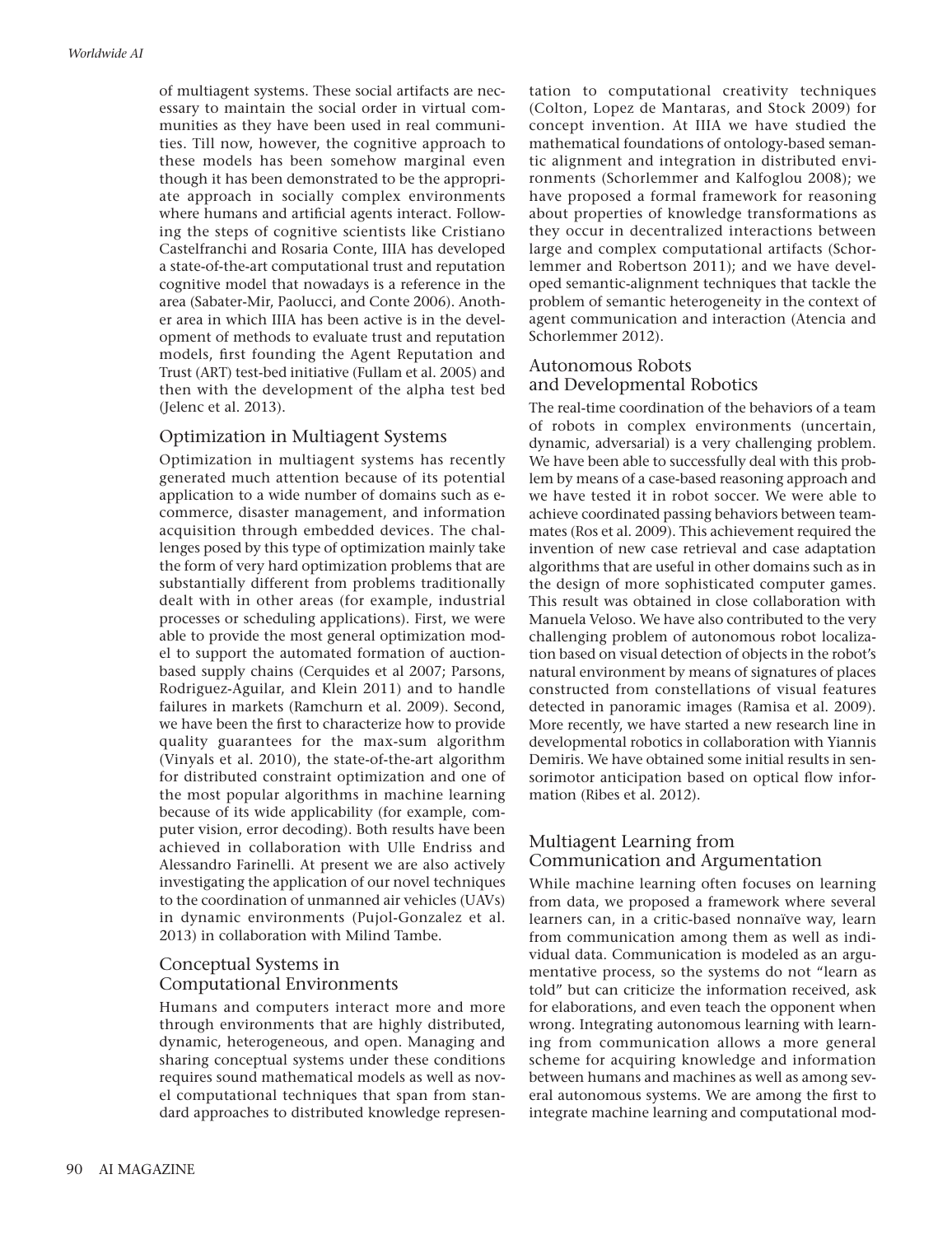

*Figure 4. An IIIA Pet in the Courtyard.*

els of argumentation with the A-MAIL approach. Moreover, we have developed a formal logic-based model to integrate learning and argumentation (Ontañón et al. 2012).

## Case-Based Reasoning with Complex Cases

Case-based reasoning (CBR) is a powerful paradigm that goes beyond simple k-NN for domains where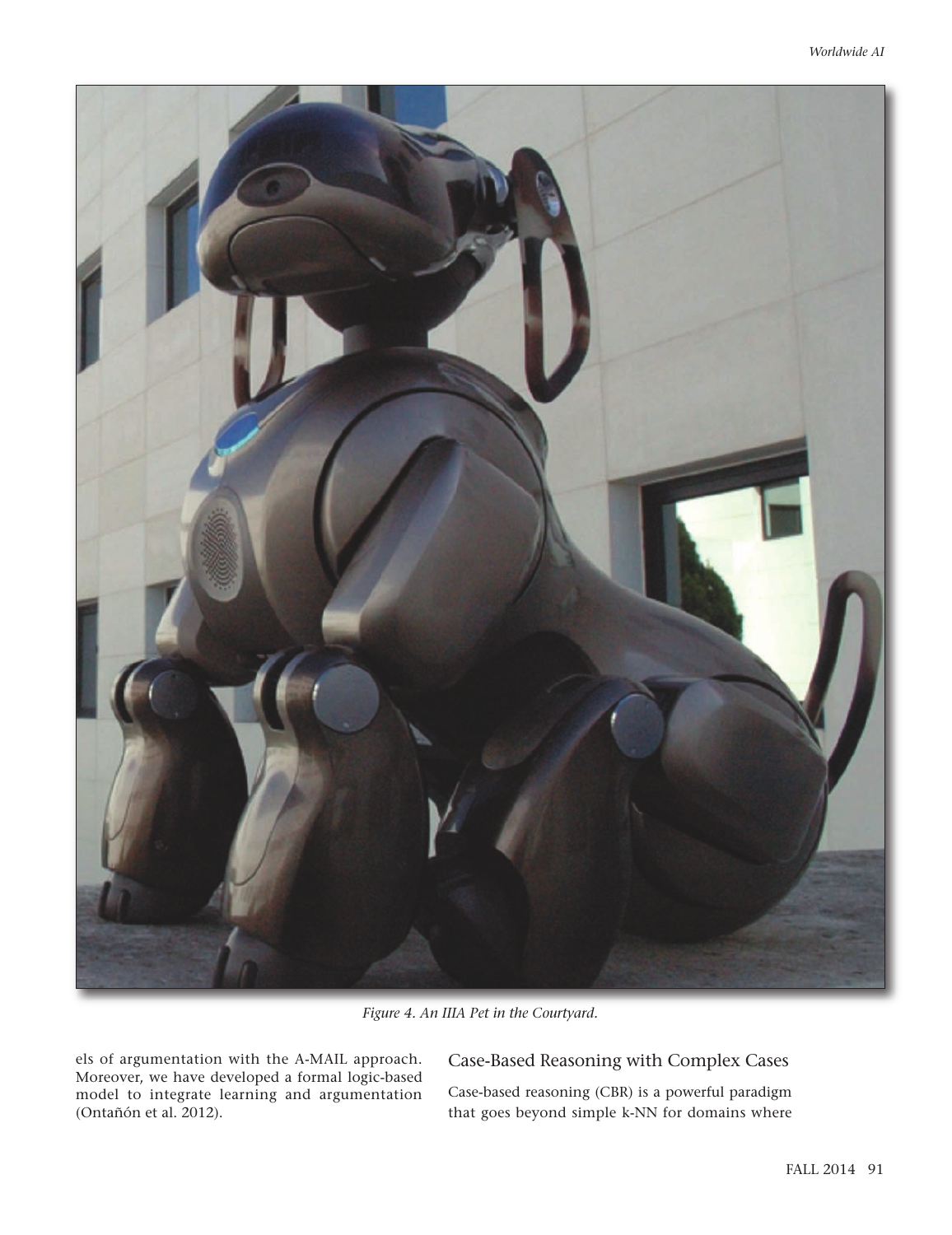cases are complex structures (Lopez de Mantaras et al. 2006). We have developed a methodology to model and implement CBR inference steps over complex structured cases. This methodology is based on refinement graphs that originated in ILP and that we have generalized to other representation languages. Specifically, we have developed two refinementbased measures of similarity over complex cases (Ontañón and Plaza 2012) and we have also developed a model for blending two or more solution cases by a formal operation that we call amalgam. An amalgam of two solutions is a third solution, which combines as much as possible from the original solutions. Amalgams allowed us to develop a declarative model of multiple case combinations in CBR as well as to model case-based transfer in CBR reuse as a form of analogical inference (Ontañón and Plaza 2010). Another source of complexity in cases, which is an important limitation for CBR systems, is when the cases in the case base and the problems to be solved are in different domains. We have addressed this problem, in collaboration with Simeon Simoff, by integrating analogical and commonsense reasoning components. The analogical reasoning component employs the structure mapping engine (Falkenhainer, Forbus, and Gentner 1989) that allows computing similarities between semantically different, but structurally similar, cases from different domains represented by means of semantic networks. We have successfully applied this approach to the automatic mediation of disputes in conflict resolution applications (Baydin et al. 2011).

## Speeding Up Reinforcement Learning by Case-Based Reasoning

One of the main problems of reinforcement learning (RL) algorithms is that they typically suffer from very slow learning rates. One way to speed up RL algorithms is by making use of a conveniently chosen heuristic function, which is used for selecting appropriate actions to perform in order to guide exploration during the learning process. Several methods have been successfully applied for defining the heuristic function. We have been among the first to reuse previously learned policies using a case-based reasoning approach and have proposed a new algorithm called case-based heuristically accelerated reinforcement learning (CB-HARL) (Bianchi, Ros, and Lopez de Mantaras 2009; Bianchi and Lopez de Mantaras 2010) that uses cases in the case base as heuristics. This approach has shown its efficiency in speeding up RL. We have also investigated the use of the CB-HARL algorithm as a means to transfer learning knowledge acquired by one agent during its training in one problem to another agent that has to learn how to solve a similar, but more complex, problem. To do so, we have proposed a new algorithm, called L3 (Celiberto et al. 2011), which works in three stages: in the first stage, it uses Q-learning to learn

how to perform one task, and stores the optimal policy for this problem as a case base; in the second stage, it uses a neural network to map actions from one domain to actions in another, more complex domain; and in the third stage, it uses the cases in the case base learned in the first stage as heuristics in the CB-HARL algorithm, speeding up the learning process. These results have been achieved in collaboration with Reinaldo Bianchi.

### Machine Learning with Probabilistic Graphical Models

Probabilistic graphical models (PGMs) are a marriage between probability theory and graph theory. They provide a natural tool for dealing with two problems that occur throughout applied mathematics and engineering — uncertainty and complexity — and in particular they are playing an increasingly important role in the design and analysis of machine-learning algorithms. On the theoretical side, we have provided mathematical results that allow the exact Bayesian learning of classifiers based on tree augmented naïve Bayes models (Cerquides and Lopez de Mantaras 2005a), and results for efficient averaging of ODE classifiers (Cerquides and Lopez de Mantaras 2005b) that have been proven to provide the highest accuracy (Yang et al. 2007). Furthermore, in collaboration with the research group of Stefan Douglas Webb, we have proposed (Zaidi et al. 2013) efficient alternatives that help alleviate the burden of the strong independence assumptions made by the naïve Bayes, the simplest probabilistic graphical model widely applied to classification problems. On the applied side, IIIA maintains research collaborations with Große on the application of PGMs to problems in bioinformatics, and in particular to phylogenetic models. Furthermore, we provide data-mining services for graph databases to SMEs in this area.

#### Learning for (and from) Time Series

Recently, we have been developing innovative tools and concepts for time series mining. Our work has been mainly focused on similarity measures for the classification of temporal signals (Serrà and Arcos 2012). However, we have also worked on other tasks such as segmentation, motif discovery, outlier detection, and clustering. In general, we are interested in the analysis of the information contained in realworld time series for understanding the systems behind them.

#### Computer Audition

Computer audition deals with algorithms and systems for audio understanding by machines. In this context, our group pioneered the modeling of music expressivity by learning from experience to automatically generate expressive performances by means of similarity-based reasoning to imitate examples of human performances (Lopez de Mantaras and Arcos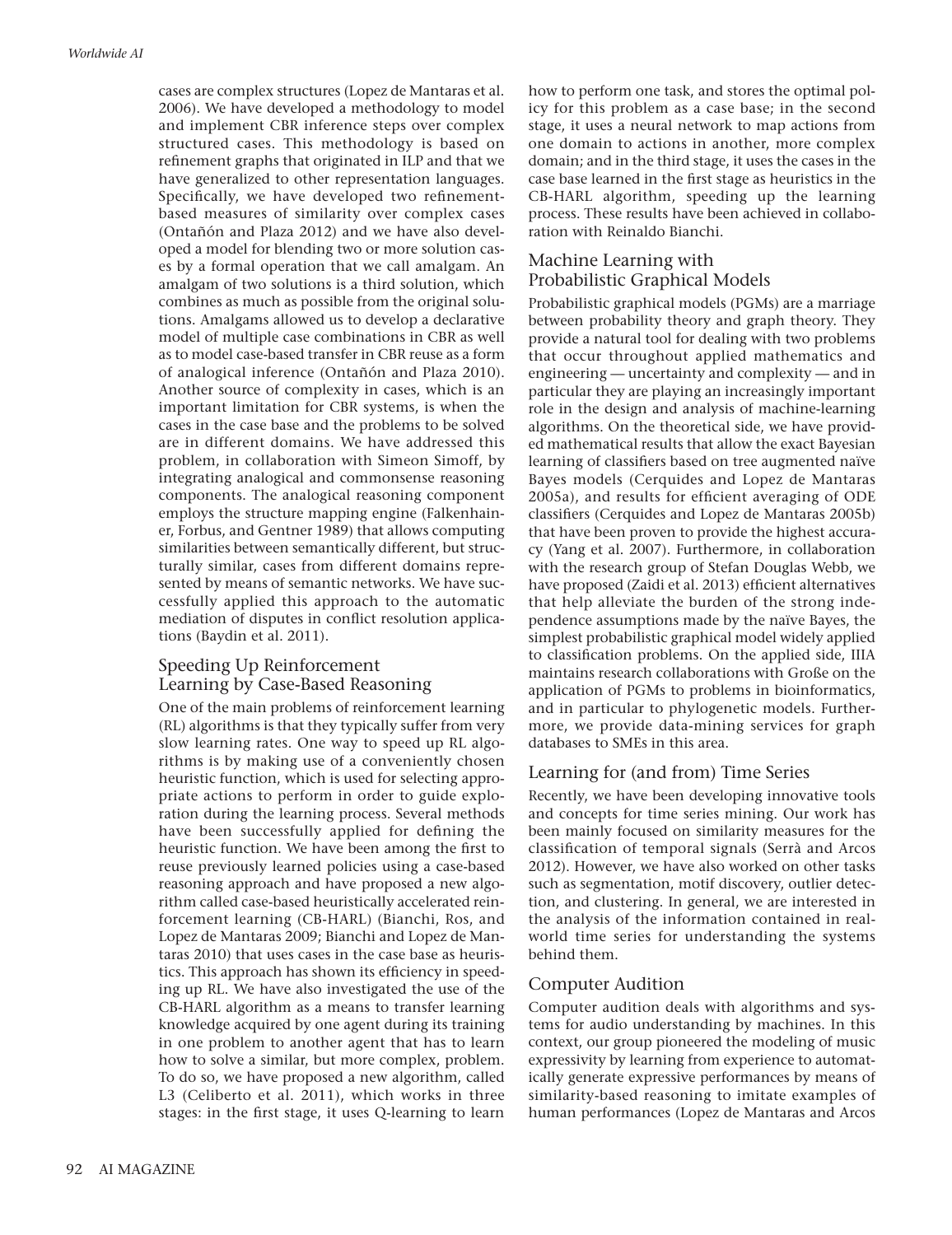

*Figure 5. Gesture and Audio Analysis of Classical Guitar Performances.*

2002), and to automatically change the tempo of a given performance preserving its expressivity (Grachten, Arcos, and Lopez de Mantaras 2006). More recently we have continued to work on this topic by studying intentional timing deviations in professional performances of classical guitar (Serrà, Ozaslan, and Arcos 2013). In addition, we have taken successful approaches to music structure segmentation (Serrà et al. in press) and on quantifying the evolution of popular music on a large scale (Serrà et al. 2012). Another work on the statistical nature of audio timbral codings (Haro et al. 2012) has been done in collaboration with the Musical Technology Group of Pompeu Fabra University and with the Mathematics Research Centre of the Autonomous University of Barcelona.

#### Embedding Knowledge into Data Privacy

We study different aspects related to the use of knowledge in data privacy. For example, we have developed approaches so that data protection takes into account the constraints of databases (for example, relationships between variables) and the semantics of categorical terms. Knowledge has also an important role with respect to the transparency of data protection methods. To achieve transparency, published data has to be accompanied with a description of the data protection process. In this case, in order that disclosure risk measures be accurate enough, they have to use all the knowledge related to the data protection process (Torra 2011; Juárez and Torra 2013).

#### Boolean-Based Optimization.

Modeling challenging optimization problems as MaxSAT and MinSAT instances, using the language of propositional logic, and then deriving an optimal solution of the original problem with a MaxSAT/MinSAT solver is becoming a highly competitive approach in optimization. At IIIA we have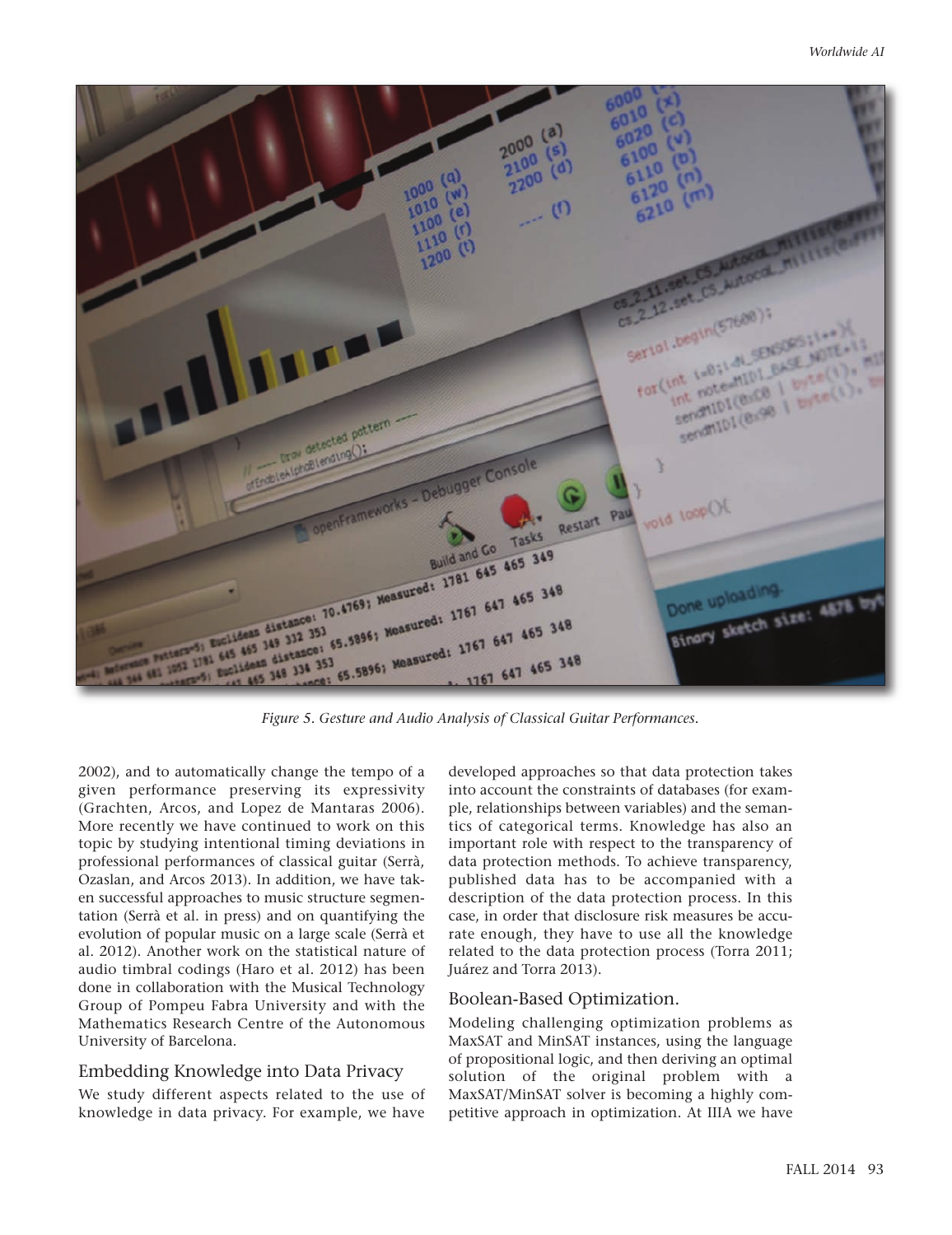defined powerful solving techniques that have been decisive for the development of a new generation of exact MaxSAT/MinSAT solvers such as MaxSatz, Min-Satz, and WPM2 (Li et al. 2012; Ansótegui, Bonet, and Levy 2013), have studied novel MaxSAT/MinSAT encodings of relevant combinatorial optimization problems, and have stimulated the research on Boolean-based optimization by organizing an international competition of MaxSAT solvers. Moreover, we have defined the first complete inference systems for MaxSAT and multiple-valued MaxSAT (Bonet, Levy, and Manyà 2007).

#### Study of the Structure of Industrial SAT Instances

SAT formulas provide a method to encode restrictions used in industrial processes. In fact, the SAT problem is a classic problem in computer science, and there exists an old tradition on the study of randomly generated SAT formulas. However, SAT formulas resulting from the encoding of industrial problems have a distinct nature. We have been pioneers in the study of such formulas and have proved that they have a scale-free structure (Ansótegui et al. 2008; Ansótegui, Bonet, and Levy 2009). This contribution will be crucial in the development of future SAT solvers. Currently, our solvers have been among the best in the industrial category in recent MaxSAT competitions.

#### Distributed Constraint Reasoning by Distributed Search

When constraints are distributed among several autonomous agents, a possible solution method is based on distributed search. This approach uses short messages but it may require an exponential number of them (worst case). We have worked on this approach, considering different ways to improve it: not adding new links among agents in the ABT algorithm (Bessiere et al. 2005), improving the privacy of constraints (Brito et al. 2009), connecting distributed search with arc consistency (both hard and soft cases) (Gutierrez et al. 2013), removing redundant messages (Gutierrez and Meseguer 2012) and generalizing algorithms in distributed constraint optimization (Brito and Meseguer 2008). We have advocated for the use of global constraints in this context (Bessiere et al. 2014). This work has been done in collaboration with Christian Bessiere and Jimmy H. M. Lee.

#### Distributed Constraint Reasoning by Distributed Inference

Distributed constraint reasoning can also be performed by distributed inference. This alternative method requires a polynomial number of messages, but of exponential size (in the induced width of the tree decomposition used). To improve their practical usage, we have explored different ways of approximating messages: function filtering (Brito and

Meseguer 2010) and zero-tracking decomposition (Pujol-Gonzalez et al. 2011). In the context of fastchanging scenarios, we have also explored the use of Max-Sum, an approximate algorithm performing inference in factor graphs, jointly with tractable high-order potentials with very promising results (Pujol-Gonzalez et al. 2013). This work has been done with Milind Tambe and Alessandro Farinelli.

#### General Methods and Results on Logics for AI

We have played a key international role in the definition and development of mathematical fuzzy logic and we have obtained important results in the following topics: (1) General and deep results for completeness of fuzzy logics either propositional or first order with respect to different semantics (real, hyperreal, rational, and finite) that cover and significantly extend previous results in the field. Our results have been possible as a consequence of a fruitful collaboration with researchers from different leading institutions on the topic; (2) Formalization of t-normbased logics dealing with partial degrees of truth, with algebraic semantics, and axiomatization and completeness results, both for propositional and firstorder languages (Esteva, Godo, and Noguera 2009; Cintula et al. 2009), which have high applicability in modeling graded notions (Casali, Godo, and Sierra 2011); (3) Development of different systems of fuzzy modal logic (Bou et al. 2011), with applications to reasoning under different forms to uncertainty on non-Boolean algebras of events (Flaminio, Godo, and Marchioni 2013); and (4) Development of a new hierarchy of fuzzy description logics, along with new complexity results based on results of mathematical fuzzy logic (Cerami, Garcia-Cerdaña, and Esteva 2014).

#### Defeasible Argumentation

We have significatively extended the argumentation framework of defeasible logic programming (DeLP) along two different axes: (1) by incorporating the treatment of possibilistic uncertainty at object level, allowing to stratify defeasible rules in a DeLP program according to their strength, and defining a new recursive semantics that avoids some undesired side effects of the original semantics based on dialectical trees (Alsinet et al. 2014); (2) by defining a discrete temporal extension of DeLP for defeasible causal reasoning, and its deployment for multiagent collaborative planning (Pardo and Godo 2013). All these results have been achieved in collaboration with leading international researchers in the area of computational argumentation such as G. Simari and C. Chesñevar, as well as with T. Alsinet and R. Bejar.

## Conclusions

From this overview, which focuses on the last 12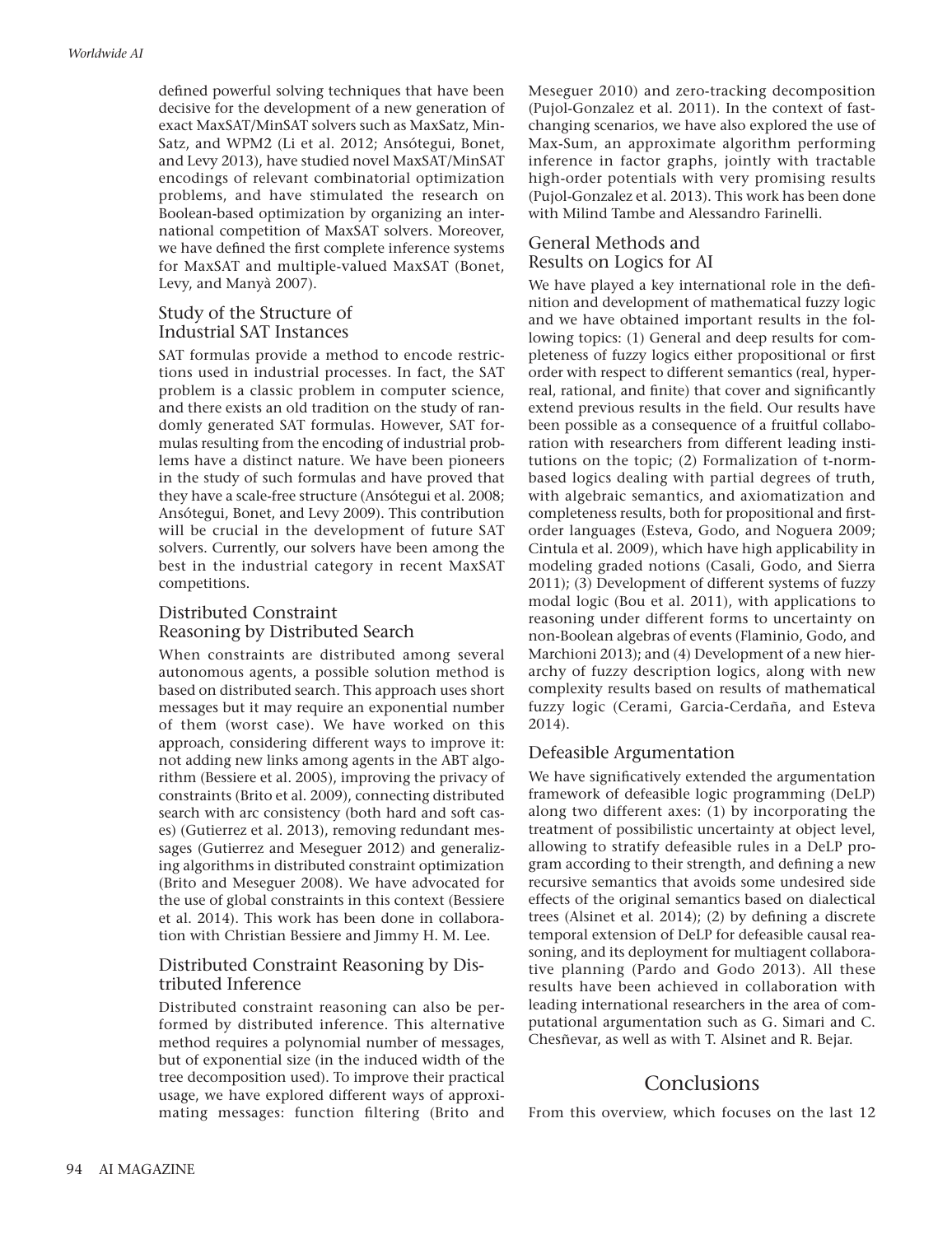years of our AI research contributions, one can see that our activities cover a wide spectrum from basic to applied research and technology transfer, including spin-off creation. We focus our research activities on a well-defined set of subdomains of artificial intelligence, positively avoiding dispersion. These domains are learning systems; multiagent systems; and logic, reasoning, and search. In all of them we believe we have played, and we are playing, a very significant role in their development. We pay particular attention to training Ph.D. students in these domains and we have intensive collaborations with prestigious academic institutions from numerous countries.

The existence of a technological development unit within IIIA provides technological support to our research activities and improves our technology transfer capabilities by channeling contacts with industry and keeping strong ties with our spin-off companies. Next time you are near Barcelona you are encouraged to visit us and find out more about our activities.

#### Acknowledgments

IIIA is funded by the Spanish government as one of the research centers belonging to the Spanish National Research Council, as well as through the Spanish R&D projects funding program. Our research is also partially supported by the Catalan government mainly through the "Consolidated Groups" schema for groups of excellence. A significant number of competitive research projects have been, and are, also funded by European Community's R&D framework programs. Our technology transfer activities are mainly funded by means of contracts with the private sector as well as by creating spin-off companies.

#### **Notes**

1. www.isoco.com.

2. strands.com.

3. cognicor.com.

4. www.iiia.csic.es.

#### References

Alsinet, T.; Bejar, R.; Godo, L.; and Guitart, F. 2014. RP-DeLP: A Weighted Defeasible Argumentation Framework Based on a Recursive Semantics. *Journal of Logic and Computation.* dx.doi.org/10.1093/logcom/exu008

Ansótegui, C.; Bonet, M. L.; and Levy, J. 2013. SAT-Based MaxSAT Algorithms. *Artificial Intelligence* 19(1): 77–105. dx.doi.org/10.1016/j.artint.2013.01.002

Ansótegui, C.; Bonet, M. L.; and Levy, J. 2009. Towards Industrial-like Random SAT Instances. In *Proceedings of the 21st International Joint Conference on Artificial Intelligence* (IJCAI 2009), 387–392. Menlo Park, CA: AAAI Press.

Ansótegui, C.; Bonet, M. L.; Levy, J.; and Manyà, F. 2008. Measuring the Hardness of SAT Instances. In *Proceedings of the 23rd AAAI Conference on Artificial Intelligence* (AAAI 2008), 222–228. Menlo Park, CA: AAAI Press.

Arcos, J. L.; Esteva, M.; Noriega, P.; Rodriguez-Aguilar, J. A.;

and Sierra, C. 2005. Engineering Open Environments with Electronic Institutions. *Engineering Applications of Artificial Intelligence* 18(2): 191–204. dx.doi.org/10.1016/j.engappai.2004.11.019

Atencia, M., and Schorlemmer, M. 2012. An Interaction-Based Approach to Semantic Alignment. *Journal of Web Semantics* 12/13: 131–147. dx.doi.org/10.1016/j.websem.2011.12.001

Baydin, A. G; Lopez de Mantaras, R.; Simoff, S.; and Sierra, C. 2011. CBR with Commonsense Reasoning and Structure Mapping: An Application To Mediation. In *Proceedings of the 19th International Conference on Case Based Reasoning* (ICCBR 2011) Lecture Notes in Artificial Intelligence 6880: 378–392. Berlin: Springer.

Bessiere, C.; Brito, I.; Gutierrez, P.; and Meseguer, P. 2014. Global Constraints in Distributed Constraint Satisfaction and Optimization. *The Computer Journal* 57(6). dx.doi.org/ 10.1093/comjnl/bxt088

Bessiere, C.; Brito, I.; Maestre, A.; and Meseguer, P. 2005. Asynchronous Backtracking Without Adding Links: A New Member in the BT Family. *Artificial Intelligence* 161(1–2): 7– 24. dx.doi.org/10.1016/j.artint.2004.10.002

Bessiere, C.; Meseguer, P.; Freuder, E. C.; and Larrosa, J. 2002. On Forward Checking for Non-Binary Constraint Satisfaction. *Artificial Intelligence* 141(1–2): 205–224. dx.doi. org/10.1016/S0004-3702(02)00263-1

Bianchi, R., and Lopez de Mantaras R. 2010. Case-Based Multiagent Reinforcement Learning: Cases as Heuristics for Selection of Actions. In *Proceedings of the 19th European Conference on Artificial Intelligence* (ECAI 2010), 355–360. Amsterdam, The Netherlands: IOS Press.

Bianchi, R.; Ros, R.; and Lopez de Mantaras R. 2009. Improving Reinforcement Learning by Using Case-Based Heuristics. In *Proceedings of the 8th International Conference on Case-Based Reasoning* (ICCBR 2009), Lecture Notes in Artificial Intelligence 5650, 75–89. Berlin: Springer.

Bonet, M. L.; Levy, J.; and Manyà, F. 2007. Resolution for MAX-SAT. *Artificial Intelligence* 171(8–9): 606–618. dx.doi.org/10.1016/j.artint.2007.03.001

Bou, F.; Esteva, F.; Godo, L.; and Rodriguez, R. 2011. On the Minimum Many-Valued Modal Logic over a Finite Residuated Lattice. *Journal of Logic and Computation* 21(5): 739– 790. dx.doi.org/10.1093/logcom/exp062

Brito, I., and Meseguer, P. 2010. Cluster Tree Elimination for Distributed Constraint Optimization with Quality Guarantees. *Fundamenta Informaticae* 102(3–4): 263–286.

Brito, I., and Meseguer, P. 2008. Connecting ABT with ARC Consistency. In *Proceedings of the 14th International Conference on Principles and Practice of Constraint Programming* (CP 2008), Lecture Notes in Computer Science 5202, 387–401. Berlin: Springer.

Brito, I.; Meisels, A.; Meseguer, P.; and Zivan, R. 2009. *Distributed Constraint Satisfaction with Partially Known Constraints. Constraints* 14(2): 199–234. dx.doi.org/10.1007/ s10601-008-9048-x

Casali, A.; Godo, L.; and Sierra, C. 2011. A Graded BDI Agent Model to Represent and Reason About Preferences. *Artificial Intelligence* 175(7–8): 1468–1478. dx.doi.org/ 10.1016/j.artint.2010.12.006

Celiberto, L. A.; Matsuura, J. P.; Bianchi, R.; and Lopez de Mantaras R. 2011. Using Cases as Heuristics in Reinforcement Learning: A Transfer Learning Application. In *Proceedings of the 22nd International Joint Conference on Artificial*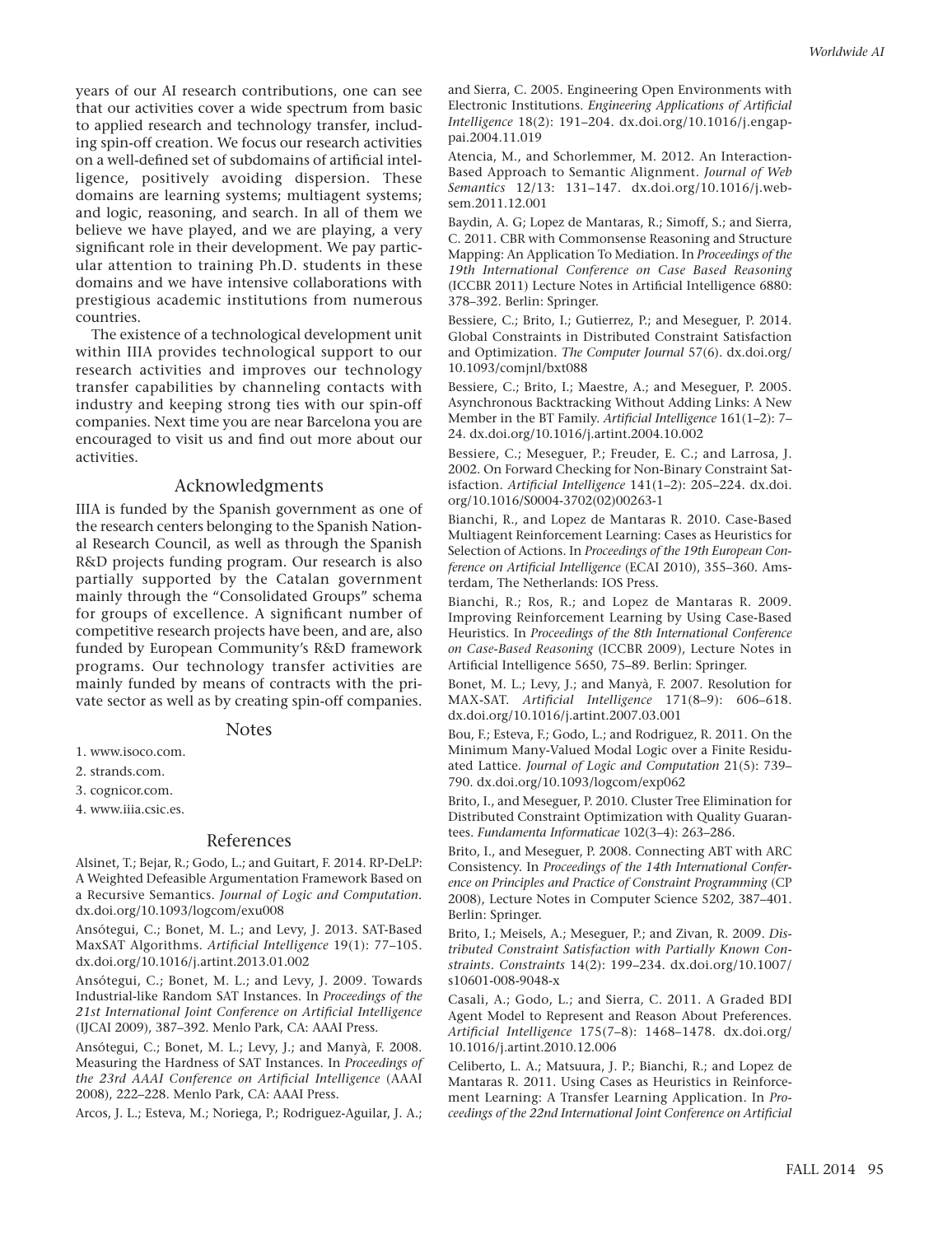*Intelligence* (IJCAI 2011), 1211–1217. Menlo Park, CA: AAAI Press.

Cerami, M.; García-Cerdaña, A.; and Esteva, F. 2014. On Finitely Valued Fuzzy Description Logics. *International Journal of Approximate Reasoning.*

Cerquides, J., and Lopez de Mantaras, R. 2005a. Robust Bayesian Linear Classifier Ensembles. In *Proceedings of the 16th European Conference on Machine Learning* (ECML 2005). Lecture Notes in Computer Science 3720, 72–83. Berlin: Springer.

Cerquides, J., and Lopez de Mantaras, R. 2005b. TAN Classifiers Based on Decomposable Distributions. *Machine Learning Journal* 59(1): 1–32.

Cerquides, J.; Endriss, U.; Giovannucci, A.; and Rodríguez-Aguilar, J. A. 2007. Bidding Languages and Winner Determination for Mixed Multi-Unit Combinatorial Auctions. In *Proceedings of the 20th International Joint Conference on Artificial Intelligence* (IJCAI 2007), 1221–1226. Menlo Park, CA: AAAI Press.

Cintula, P.; Esteva, F.; Godo, L.; Gispert, J.; Montagna, F.; and Noguera, C. 2009. Distinguished Algebraic Semantics for T-Norm Based Fuzzy Logics: Methods and Algebraic Equivalentes. *Annals of Pure and Applied Logic* 160(1): 53–81. dx.doi.org/10.1016/j.apal.2009.01.012

Colton, S.; Lopez de Mantaras, R.; and Stock, O. 2009. Computational Creativity: Coming of Age. *AI Magazine* 30(3): 11–14.

De Jonge, D., and Sierra, C. 2012. Branch and Bound for Negotiations in Large Agreement Spaces. In *Proceedings of the 11th International Conference on Autonomous Agents and Multi-Agent Systems* (AAMAS 2012), 1415–1416. Richland, SC: IFAAMAS.

D'Inverno, M.; Luck, M.; Noriega, P.; Rodriguez-Aguilar, J. A.; and Sierra, C. 2012. Communicating Open Systems. *Artificial Intelligence* 186: 38–94. dx.doi.org/10.1016/j.artint. 2012.03.004

Esteva, F.; Godo, L.; and Noguera, C. 2009. First-Order T-Norm Based Fuzzy Logics with Truth-Constants: Distinguished Semantics and Completeness Properties. *Annals of Pure and Applied Logic* 161(2): 185–202. dx.doi.org/ 10.1016/j.apal.2009.05.014

Falkenhainer, B.; Forbus, K. D.; and Gentner, D. 1989. The Structure Mapping Engine: Algorithm and Examples. *Artificial Intelligence* 41(1): 1–63. dx.doi.org/10.1016/0004- 3702(89)90077-5

Faratin, P.; Sierra, C.; and Jennings, N. 2002. Using Similarity Criteria to Make Issue Trade-Offs in Automated Negotiations. *Artificial Intelligence* 142(2): 205–237. dx.doi.org/ 10.1016/S0004-3702(02)00290-4

Flaminio, T.; Godo, L.; and Marchioni, E. 2013. Logics for Belief Functions on MV-Algebras. *International Journal of Approximate Reasoning* 54(4): 491–512. dx.doi.org/10.1016/ j.ijar.2012.08.006

Fullam, K. K.; Klos, T. B; Muller, G.; Sabater, J.; Schlosser, A.; Topol, Z.; Barber, K. S; Rosenschein, J. S.; Vercouter, L.; and Voss, M. 2005. A Specification of the Agent Reputation and Trust (ART) Testbed: Experimentation and Competition for Trust in Agent Societies. In *Proceedings of the 4th International Joint Conference on Autonomous Agents and Multi-Agent Systems* (AAMAS 2005), 512–518. Richland, SC: IFAAMAS.

Garcia-Camino A.; Rodriguez-Aguilar J. A.; Sierra C.; and Vasconcelos W. 2009. Constraint Rule-Based Programming of Norms for Electronic Institutions. *Autonomous Agents and* *Multi-Agent Systems* 18(1): 186–217. dx.doi.org/10.1007/ s10458-008-9059-4

Grachten, M.; Arcos, J. L.; and Lopez de Mantaras, R. 2006. A Case-Based Approach To Expressivity-Aware Tempo Transformation. *Machine Learning Journal* 65(2–3): 411–437. dx.doi.org/10.1007/s10994-006-9025-9

Gutierrez, P., and Meseguer, P. 2012. Removing Redundant Messages in N-Ary BNB-Adopt. *Journal of Artificial Intelligence Research* 45: 287–304.

Gutierrez, P.; Lee, J. H. M.; Lei, K. M.; Mak, T. W. K.; and Meseguer, P. 2013. Maintaining Soft Arc Consistency in BNB-Adopt+ During Search. In *Proceedings of the 19th International Conference on Principles and Practice of Constraint Programming* (CP 2013), Lecture Notes in Computer Science 8124: 365–380. Berlin: Springer.

Haro, M.; Serra, J.; Herrera, P.; and Corral, A. 2012. Zipf's Law in Short-Time Timbral Codings of Speech, Music, and Environmental Sound Signals. *Plos One* 7(3): E33993. dx.doi.org/10.1371/journal.pone.0033993

Jelenc, D.; Hermoso, R.; Sabater-Mir, J.; and Trcek, D. 2013. Decision Making Matters: A Better Way to Evaluate Trust Models. *Knowledge-Based Systems* 52: 147–164. dx.doi.org/10.1016/j.knosys.2013.07.016

Juárez, M., and Torra, V. 2013. Toward a Privacy Agent for Information Retrieval. *International Journal of Intelligent Systems* 28: 606–622. dx.doi.org/10.1002/int.21595

Li, C. M.; Zhu, Z.; Manyà, F.; and Simon, L. 2012. Optimizing with Minimum Satisfiability. *Artificial Intelligence* 190: 32–44. dx.doi.org/10.1016/j.artint.2012.05.004

Lopez de Mantaras, R. 2001. Contributions to Artificial Intelligence: The IIIA Perspective. *Contributions to Science*  $2(1): 9-22.$ 

Lopez de Mantaras, R., and Arcos, J. L. 2002. AI and Music: From Composition to Expressive Performance *AI Magazine* 23(3): 43–57.

Lopez de Mantaras, R.; McSherry, D.; Bridge, D.; Smyth, B.; Craw, S.; Faltings, B.; Maher, M. L.; Cox, M.; Forbus, K.; Keane, M.; Aamodt, A.; and Watson I. 2006. Retrieval, Reuse, Revision, and Retention in CBR. *Knowledge Engineering Review* 20(3): 215–240. dx.doi.org/10.1017/S0269888906000646

Morales, J.; Lopez-Sanchez, M.; Rodriguez-Aguilar, J. A.; Wooldridge, M.; and Vasconcelos, W. 2013. Automated Synthesis of Normative Systems. In *Proceedings of the 12th International Joint Conference on Autonomous Agents and Multi-Agent Systems* (AAMAS 2013), 483–490. Richland, SC: IFAAMAS.

Ontañón, S., and Plaza, E. 2012. Similarity Measures over Refinement Graphs, *Machine Learning Journal* 87(1): 57–92. dx.doi.org/10.1007/s10994-011-5274-3

Ontañón, S., and Plaza, E. 2010. Amalgams: A Formal Approach for Combining Multiple Case Solutions. In *Proceedings of the 9Th International Conference on Case-Based Reasoning* (ICCBR 2010), Lecture Notes in Artificial Intelligence 6176: 257–271. Berlin: Springer.

Ontañón, S.; Dellunde, P.; Godo, L.; and Plaza, E. 2012. A Defeasible Reasoning Model of Inductive Concept Learning from Examples and Communication. *Artificial Intelligence* 193: 129–148. dx.doi.org/10.1016/j.artint.2012.08.006

Pardo, P., and Godo, L. 2013. T-Delp: An Argumentation-Based Temporal Defeasible Logic Programming Framework. *Annals of Mathematics and Artificial Intelligence* 69(1): 3–35. dx.doi.org/10.1007/s10472-013-9334-1